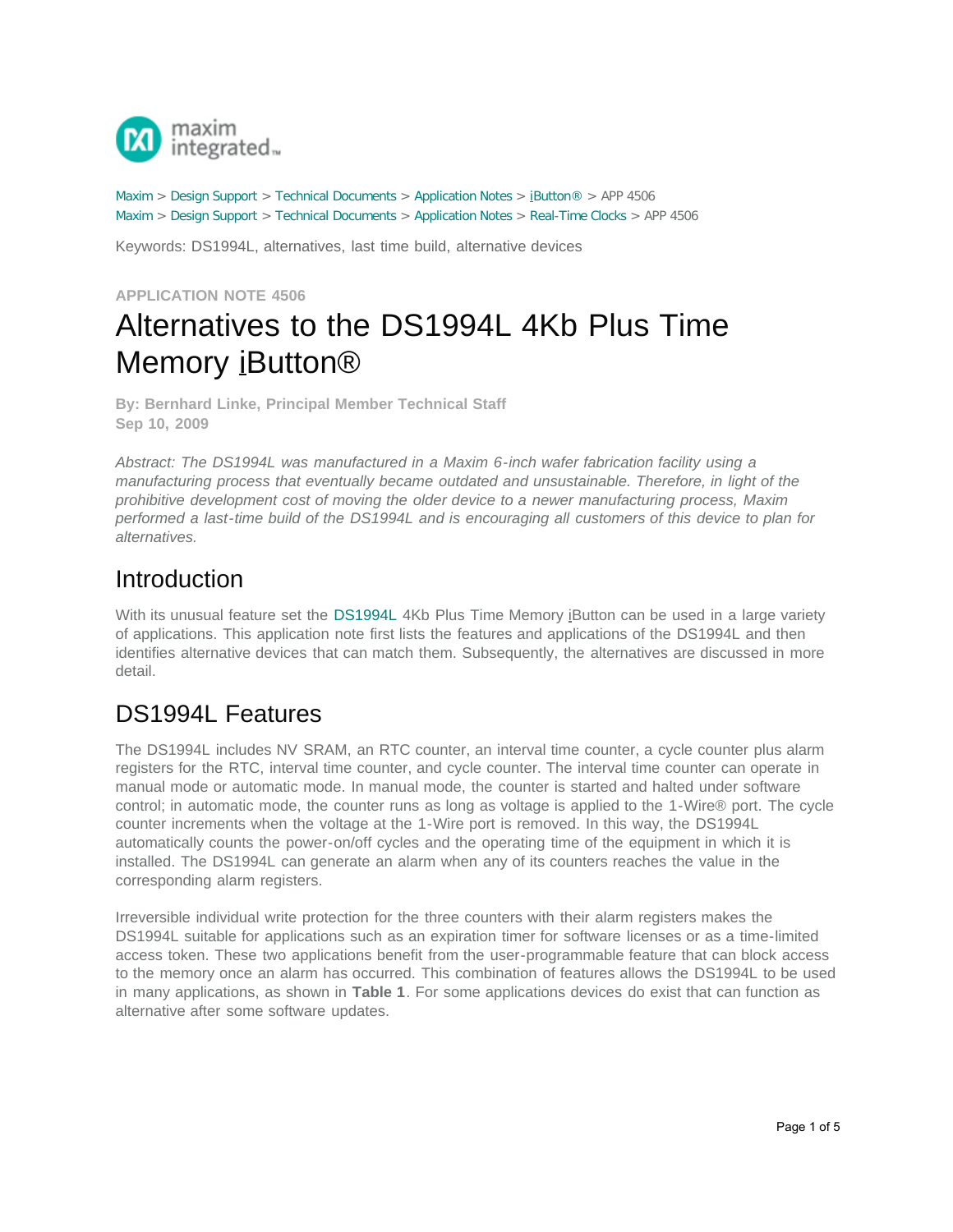#### **Table 1. DS1994L Applications**

|                                                        | <b>Alternative Devices</b> |                                        |                          |                          |
|--------------------------------------------------------|----------------------------|----------------------------------------|--------------------------|--------------------------|
| <b>DS1994 Application</b>                              |                            | DS1904L DS1904L with<br><b>DS1993L</b> | <b>DS1921G DS1922L</b>   |                          |
| RTC module/token                                       | V                          | v                                      | J                        | V                        |
| RTC with memory module/token                           |                            | v                                      | v                        | $\sqrt{ }$               |
| Data token (NV SRAM)                                   |                            | V                                      | v                        | $\sqrt{}$                |
| Equipment on/off cycle counter with service<br>alarm   |                            | Extra SW1                              | Extra<br>SW <sup>1</sup> | Extra<br>SW <sup>1</sup> |
| Equipment operating time counter with service<br>alarm | Extra<br>SW <sup>2</sup>   | Extra SW <sub>3</sub>                  |                          |                          |
| Equipment scheduled service timer with alarm           |                            | Extra SW4                              | v                        | Extra<br>SW <sup>4</sup> |
| Secure time-limited access token                       |                            |                                        |                          | Extra<br>SW <sub>5</sub> |
| Secure software license token with expiration<br>timer |                            |                                        |                          |                          |

#### **Legend/Notes**

Alternative device is a functional replacement, but requires some software adaptation.

— Alternative device is not a functional replacement.

1. Alternative device requires a counter to be created in memory under software control.

2. Alternative device is a functional replacement, if the RTC counter is started/halted under software control. The service alarm requires spare memory for the reference value. Comparing the RTC counter value to a reference value stored in memory generates the alarm.

3. Alternative device is a functional replacement, if the RTC counter is started/halted under software control. Comparing the RTC counter value to a reference value stored in memory generates the alarm. 4. Alternative device is a functional replacement, if the RTC value is compared under software control to

a reference value stored in memory. This approach does not use any security measure.

5. Alternative device is a functional replacement, if the RTC value is compared under software control to a reference value stored in memory. This approach uses password security.

### The Alternatives

Unfortunately, there is no single replacement device that includes all the DS1994L features. However, there are devices that share some functions with the DS1994L. Moreover, many of the DS1994L's applications can be served by an alternative device if firmware changes are made to support their different feature sets. **Table 2** compares the functionality of these alternative devices to the DS1994L.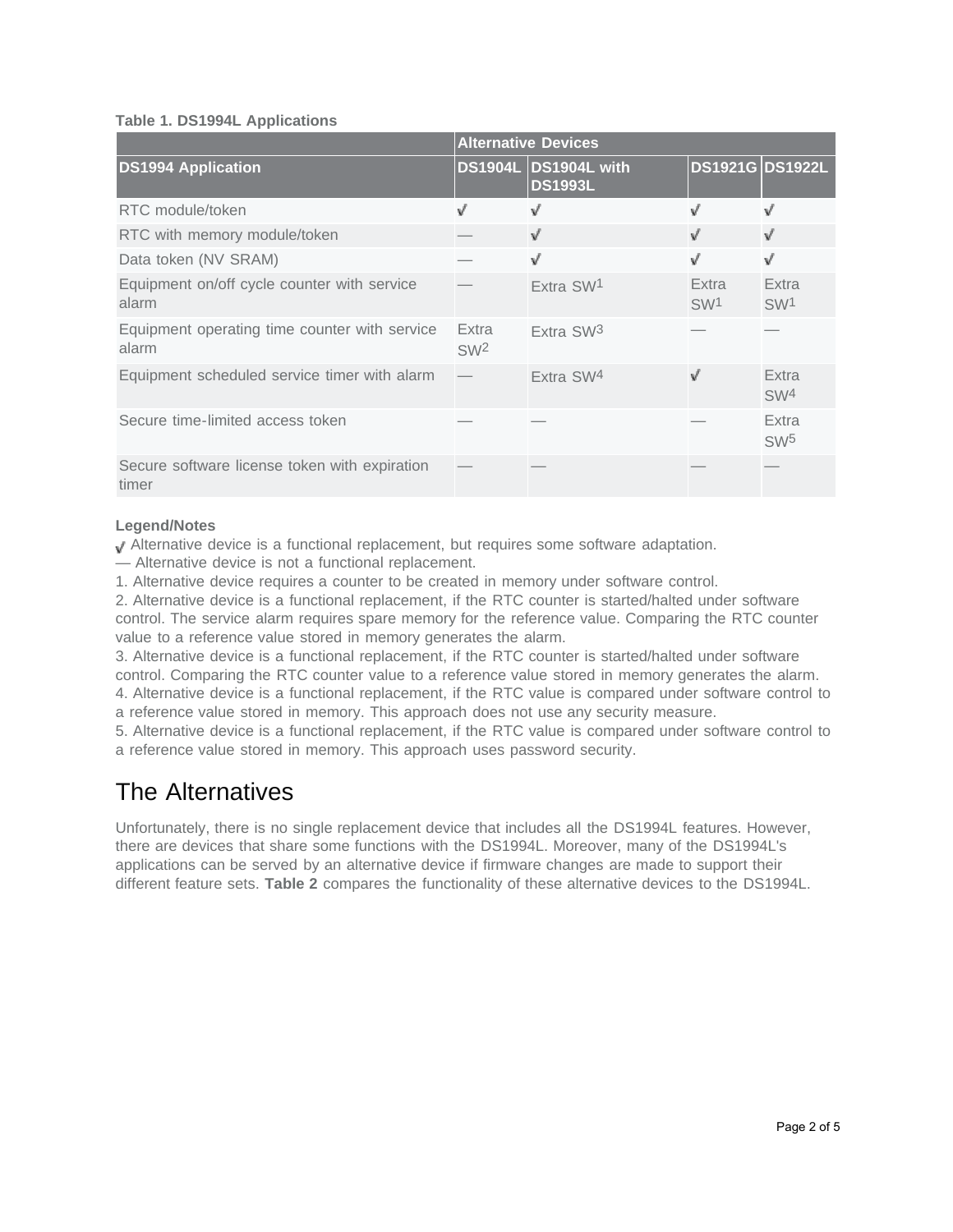#### **Table 2. Comparing the Alternatives**

|                            |                                                                                                                                                  | <b>Alternative Devices</b>           |                                      |                                                                                                                                                        |                                                                      |
|----------------------------|--------------------------------------------------------------------------------------------------------------------------------------------------|--------------------------------------|--------------------------------------|--------------------------------------------------------------------------------------------------------------------------------------------------------|----------------------------------------------------------------------|
| Characteristic DS1994L     |                                                                                                                                                  |                                      | with<br><b>DS1993L</b>               | DS1904L DS1904L DS1921G                                                                                                                                | <b>DS1922L</b>                                                       |
| RTC format                 | 40b binary counter                                                                                                                               | 32 <sub>b</sub><br>binary<br>counter | 32 <sub>b</sub><br>binary<br>counter | BCD: seconds,<br>minutes, hours                                                                                                                        | BCD:<br>seconds,<br>minutes,<br>hours                                |
| <b>RTC</b><br>resolution   | $1/256$ second                                                                                                                                   |                                      | 1 second 1 second 1 second           |                                                                                                                                                        | 1 second                                                             |
| Calendar                   | Software algorithm                                                                                                                               |                                      |                                      | Software Software BCD: day of week,<br>algorithm algorithm date, month, year                                                                           | BCD: date,<br>month, year                                            |
| Interval timer             | 40b binary counter, resolution<br>$1/256$ second                                                                                                 |                                      |                                      |                                                                                                                                                        |                                                                      |
| Cycle counter 32b binary   |                                                                                                                                                  |                                      |                                      |                                                                                                                                                        |                                                                      |
| RTC alarm                  | Yes, using conditional search<br><b>ROM</b>                                                                                                      |                                      |                                      | Yes, using<br>conditional search<br><b>ROM</b>                                                                                                         |                                                                      |
| Interval timer<br>alarm    | Yes                                                                                                                                              |                                      |                                      |                                                                                                                                                        |                                                                      |
| Cycle counter Yes<br>alarm |                                                                                                                                                  |                                      |                                      |                                                                                                                                                        |                                                                      |
| User memory                | 512B                                                                                                                                             |                                      | 512B                                 | 512B                                                                                                                                                   | 512B                                                                 |
| Security                   | Irreversible write protection of<br>RTC counter and alarm<br>register, interval timer and<br>alarm register, cycle counter<br>and alarm register |                                      |                                      |                                                                                                                                                        | Two 64b<br>passwords<br>(one for<br>read, one<br>for full<br>access) |
| <b>Extras</b>              | · User-programmable memory<br>access blocking upon alarm<br>• Interrupt signaling upon alarm<br>(an uncommon feature)                            |                                      |                                      | • Temperature logger<br>with 2KB logging<br>memory, temperature logger with<br>histogram, and<br>temperature alarm<br>recording<br>• Temperature alarm | Temperature<br>8KB logging<br>memory<br>Temperature<br>alarm         |

### DS1904L

The [DS1904L](http://www.maximintegrated.com/DS1904) RTC iButton is an RTC counter in an iButton package. Instead of a 5-byte counter with 256 increments per second, the DS1904L has a 4-byte counter that increments every second. Except for the time resolution, the DS1904L is functionally compatible to the RTC counter of the DS1994L. The algorithm to convert the counter reading to a conventional time/date format and vice versa is the same as with the DS1994L. (See application note 517, "[DS1371/DS1372/DS1374 32-Bit Binary Counter Time](http://www.maximintegrated.com/an517) [Conversion.](http://www.maximintegrated.com/an517)") At approximately half the cost of the DS1994L, the DS1904L is an alternative for the most basic application, which is a real-time counter. To measure equipment operating-time, the DS1904L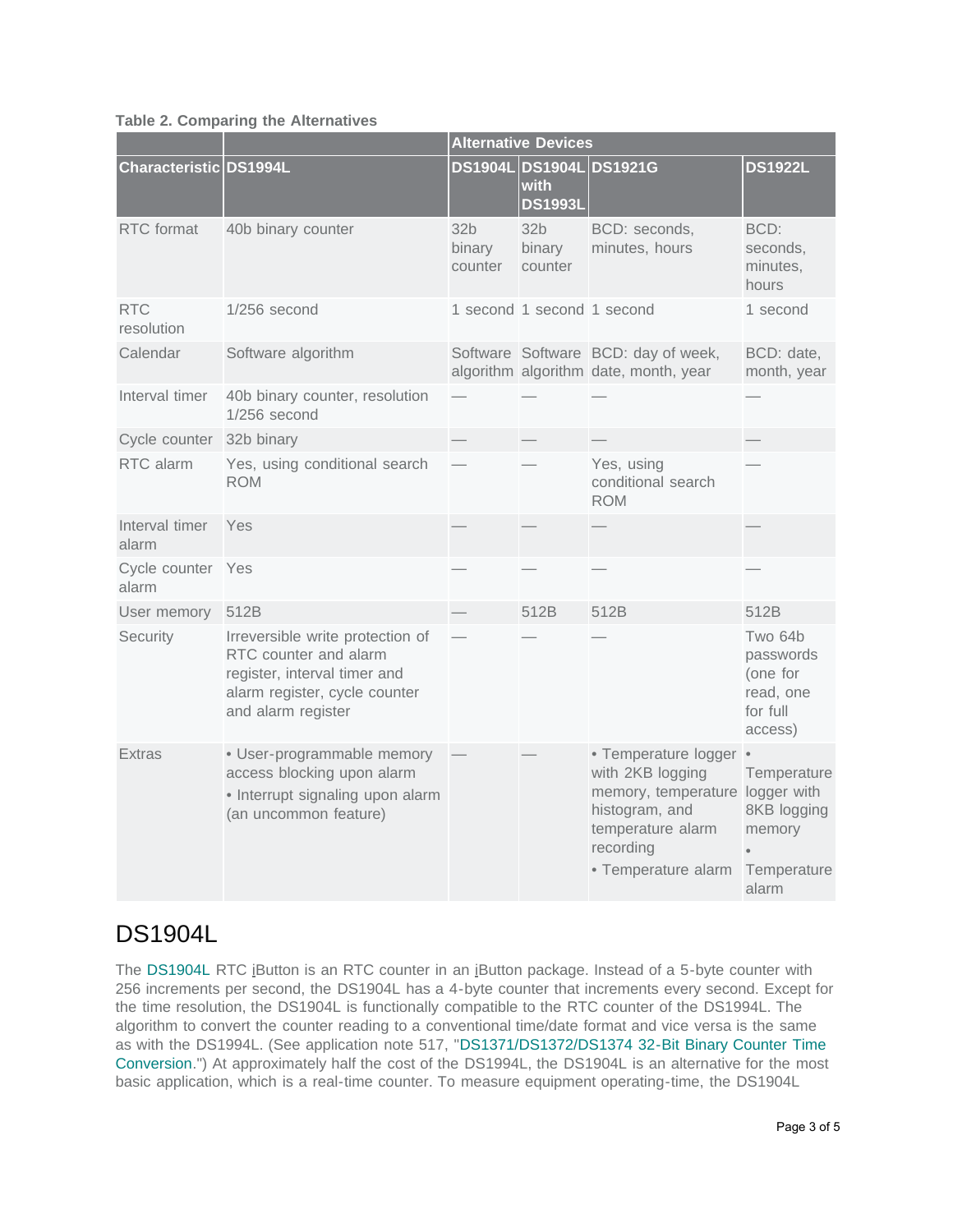needs help from a microcontroller that starts the RTC oscillator whenever the equipment powers up and halts the oscillator when the equipment shuts down. This approach, however, prevents the RTC counter from showing the correct time.

### DS1904L with DS1993L Module

A module that combines the DS1904L and the [DS1993L](http://www.maximintegrated.com/DS1993) 4Kb Memory iButton as a 1-Wire device cluster can realize the RTC counter function and the memory of the DS1994L. Major missing functions are the interval timer, cycle timer, and the three alarm functions. Depending on the application environment, these functions can be implemented in software. As with the DS1904L alone, this modular approach prevents the RTC counter from showing the correct time. Besides the two iButtons, the module contains two [DS9094-SM5](http://www.maximintegrated.com/DS9094-SM5) Surface-Mount iButton Clips and one [DS9092R](http://www.maximintegrated.com/DS9092R) iButton Port, which are mounted on a printed circuit board. Due to the additional electromechanical components, the cost of the DS1904L/DS1993L module is higher than the cost of the DS1994L.

### DS1921G

The [DS1921G](http://www.maximintegrated.com/DS1921G) Thermochron® iButton shares the memory, RTC, and RTC alarm with the DS1994L. The RTC and related alarm, however, use a BCD format that counts seconds, minutes, hours, date, month, and year. This format is convenient for RTC alarm applications since the conversion from seconds count to conventional time/date format is not needed. Conversely, this format is impractical when trying to use the RTC of the DS1921G as a counter of equipment operating time.

Besides the functions common with the DS1994L, the DS1921G implements a stand-alone temperature logger with temperature histogram and temperature alarm function. These additional features raise the cost of the DS1921G above that of the DS1994L. The DS1921G, therefore, may be an alternative if the cost-versus-benefit ratio is appropriate. Additionally, the temperature logger function can be used in the application.

## DS1922L

The [DS1922L](http://www.maximintegrated.com/DS1922L) Temperature Logger iButton with 8KB Datalog Memory shares the memory and RTC (without alarm) with the DS1994L. The RTC, however, uses a BCD format that counts seconds, minutes, hours, date, month, and year. This is convenient for RTC alarm applications since the conversion from seconds count to conventional time/date format is not needed. Conversely, this format is impractical when trying to use the RTC of the DS1922L as a counter of equipment operating time.

Besides the functions common with the DS1994L, the DS1922L implements a stand-alone temperature logger with temperature alarm function and password security. These additional features and the large data-logging memory raise the cost of the DS1922L above that of the DS1994L. The DS1922L, therefore, may be an alternative if the cost-versus-benefit ratio is appropriate. Additionally, the temperature logger and/or password security functions can be used in the application.

### Summary

The DS1994L has no drop-in compatible replacement device. Nonetheless, devices do exist that can function as reasonable alternatives for many of the typical DS1994L applications. In any case, software adaptations are necessary. The most basic alternative is the DS1904L, which lacks the 4Kb memory. A module consisting of a DS1904L, DS1993L, two DS9094-SM5 clips, and a DS9092R iButton Port provides the RTC function and the 4Kb memory, but is somewhat higher in cost than the DS1994L. The DS1921G and DS1922L provide almost the same versatility as the DS1904L/DS1993L module, but